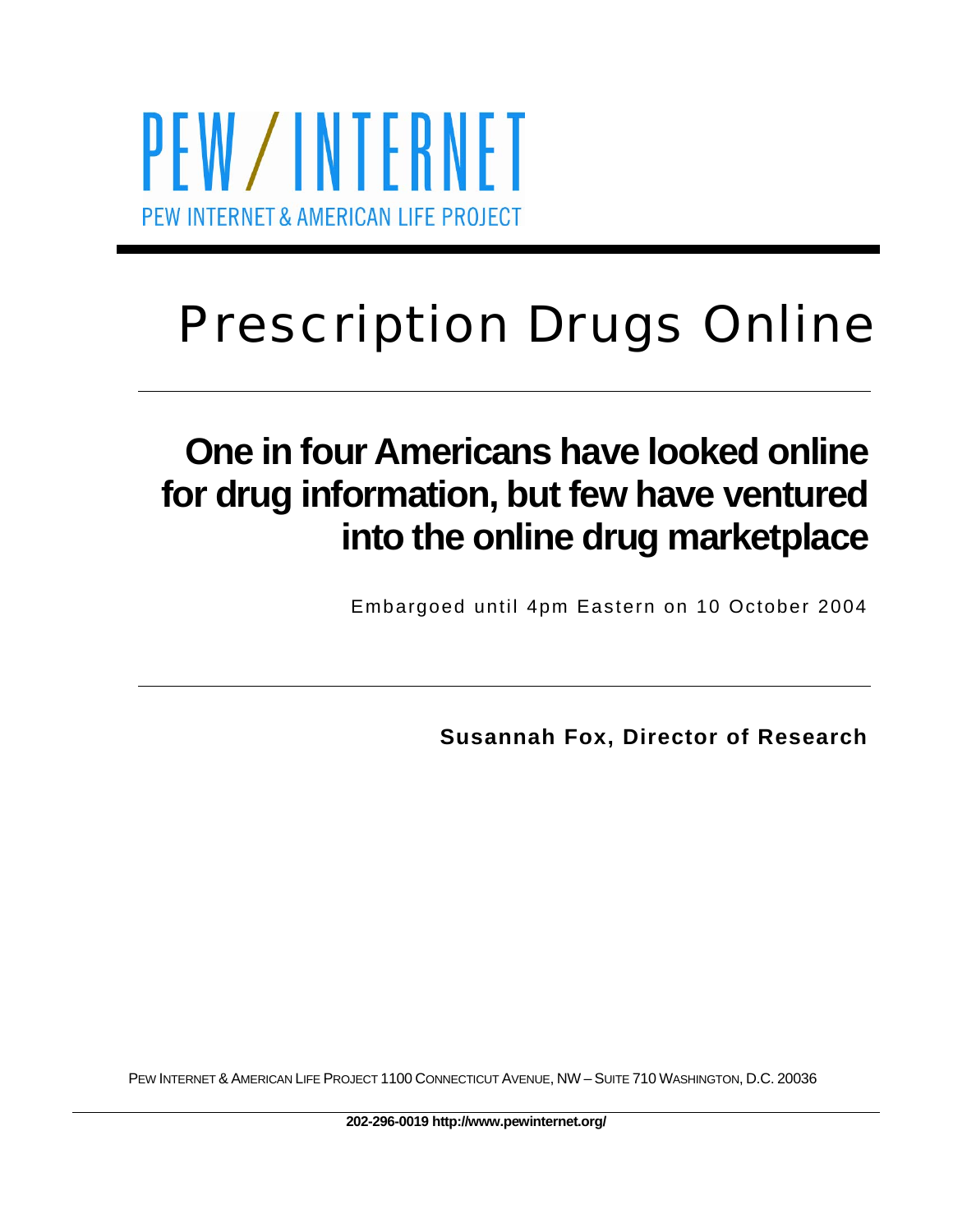## <span id="page-1-0"></span>Summary of **Findings**

#### **Sixty-four percent of American households are regular consumers of prescription drugs.**

Forty-five percent of American adults, or about 91 million people, take prescription drugs on a regular basis. Forty-one percent of American adults live with someone who regularly takes prescription drugs. In total, 64% of American households have a regular connection to the prescription drug marketplace.

#### **One in four American adults has searched online for information about prescription drugs.**

Twenty-six percent of American adults have researched prescription drugs online – 21% have personally done so and 5% have had it done for them by someone else. Those groups most likely to have personally searched for drug information include: internet users with high-speed connections at work and at home; internet users who have been online for six or more years; Americans with a college degree; and Americans in the Baby Boom generation. Americans living with a disability or chronic illness are no more likely than other Americans to search for prescription drug information online.

#### **Most Americans do not fully trust the online prescription drug marketplace.**

Sixty-two percent of Americans think purchasing prescription drugs online is less safe than purchasing them at a local pharmacy. Twenty percent of Americans think such online purchases are as safe as local purchases. Eighteen percent of Americans responded that they did not know or that it depends on the situation.

#### **A fraction of Americans has ever bought prescription drugs online.**

Only 4% of Americans have ever purchased prescription drugs on the internet. Three percent of Americans placed the order themselves and 1% had someone else do it. Our survey of 2,200 American adults yielded just 93 people who had purchased prescription drugs online, so this small sample of buyers is subject to a much larger sampling error than applies to the total sample of respondents. Americans living in higher-income

This Pew Internet & American Life Project report is based on the findings of a daily tracking survey. All numerical data was gathered through telephone interviews conducted by Princeton Survey Research Associates between May 14 and June 17, 2004, among a sample of 2,200 adults, aged 18 and older. For results based on the total sample, one can say with 95% confidence that the error attributable to sampling and other random effects is  $\pm/2\%$ . For results based Internet users (n=1,399), the margin of sampling error is  $+/- 3\%$ .

> Pew Internet & American Life Project, 1100 Connecticut Avenue, NW, Suite 710, Washington, DC 20036 202-296-0019 http://www.pewinternet.org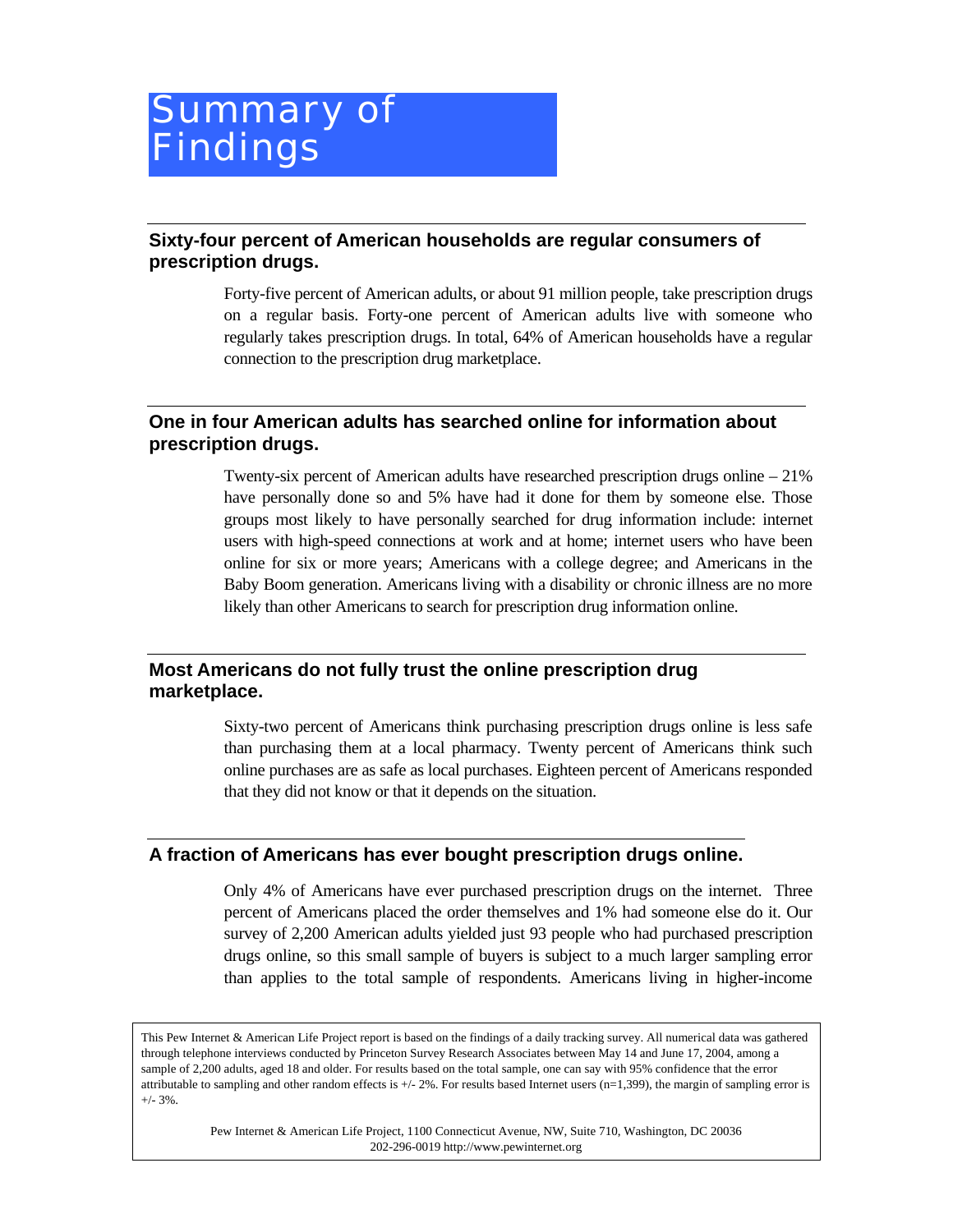households (\$50,000+ annually) and internet users with six or more years of online experience are more likely to have made such a purchase.

> Rx purchasers – Americans who answer yes to the following question: "Have you ever purchased prescription drugs on the internet, whether you placed the order yourself or someone else did it for you?"

#### **Convenience is the top reason for online prescription-drug purchasing.**

The small number of Americans who have ordered prescription drugs online are likely to cite convenience and cost savings as the main reasons why they decided to take the leap. Privacy is the least likely factor of the choices offered in the survey.

#### **The typical online transaction includes a doctor's prescription, a U.S. based pharmacy, and satisfied customers.**

When asked about the last time they purchased prescription drugs online, the vast majority of Rx purchasers say the site required a prescription and nearly all Rx purchasers say they had a prescription from their doctor. The vast majority of Rx purchasers visited a site that was based in the United States; a few visited a site based in another country and a few do not know where the site is based.

In addition:

- **Three-quarters of Rx purchasers say the last time they purchased prescription drugs** online, they bought a drug for a chronic medical condition such as high blood pressure or arthritis.
- One quarter of Rx purchasers say their last purchase at an online pharmacy was for some other purpose, such as weight loss or sexual performance.
- **Most Rx purchasers were satisfied with their last contact with an online pharmacy** and plan to order prescription drugs online in the future.

#### **Few respond to email advertisements, but drug spam continues to pile up.**

A tiny percentage of Rx purchasers say their last trip to an online pharmacy was in response to an email advertisement. Many more internet users have received unsolicited email advertising drugs, however.

63% of internet users say they have received an unsolicited email advertising a sexual health medication like Viagra.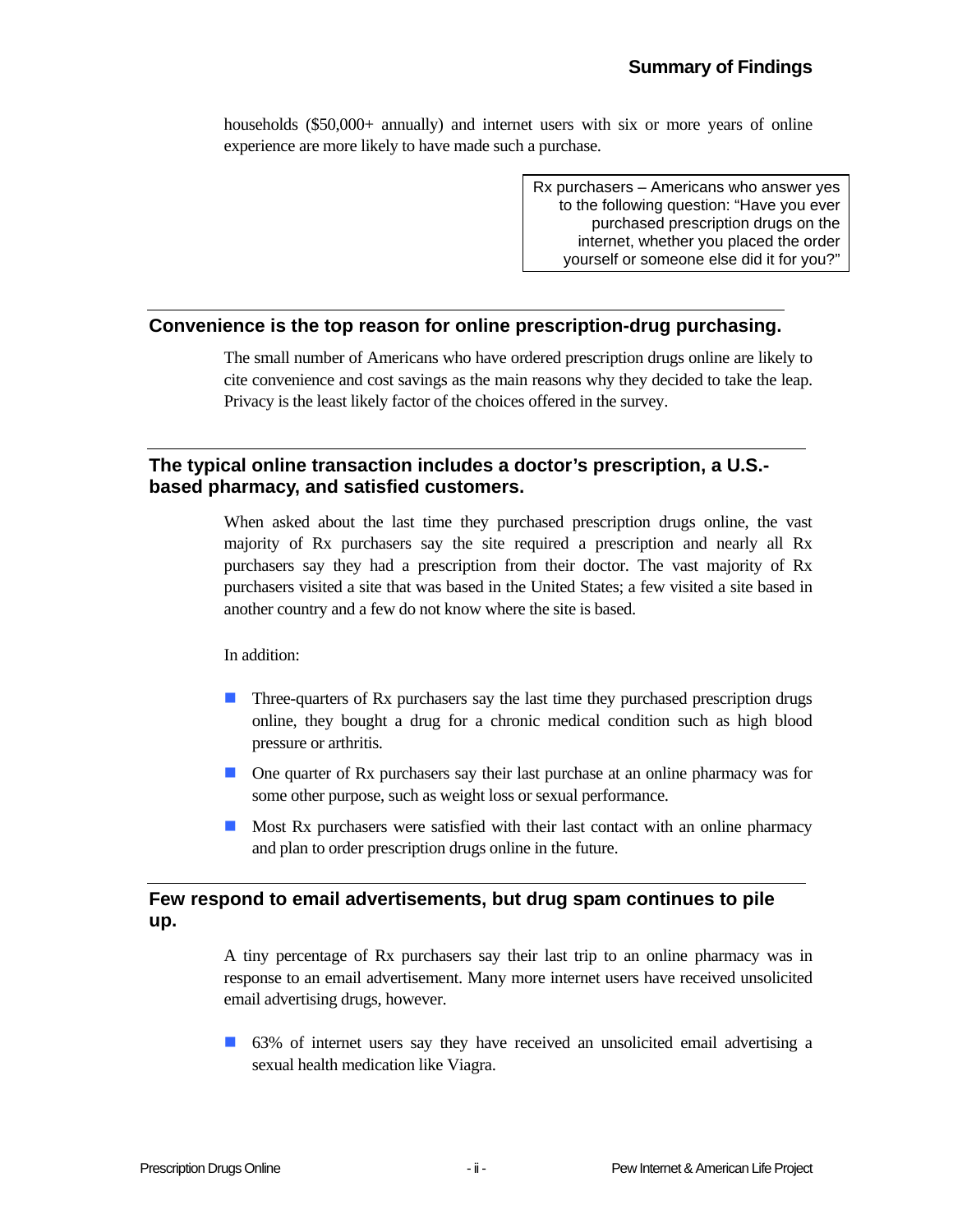- 55% of internet users say they have received an unsolicited email advertising a prescription drug.
- 40% of internet users say they have received an unsolicited email advertising an over-the-counter drug.

#### **Ignorance and mistrust of the online prescription drug market may be dispelled by further research and good experiences.**

There are indications that Americans could change their minds about the safety of online prescription drug purchases. Those who research a product online often become customers. Convenience is the number one reason why banking became the fastestgrowing activity between 2000 and 2002 – and it is the main reason why current Rx purchasers made the switch from off-line to online ordering. Most Rx purchasers are satisfied customers and plan to continue buying prescription drugs online.

#### **Prescription Drugs Online: Summary of Findings at a Glance**

Sixty-four percent of American households are regular consumers of prescription drugs.

One in four American adults has searched online for information about prescription drugs.

Most Americans do not fully trust the online prescription drug marketplace.

A fraction of Americans has ever bought prescription drugs online.

Convenience is the top reason for online prescription-drug purchasing.

The typical online transaction includes a doctor's prescription, a U.S.-based pharmacy, and satisfied customers.

Few respond to email advertisements, but drug spam continues to pile up.

Ignorance and mistrust of the online prescription drug market may be dispelled by further research and good experiences.

Source: Fox, Susannah. *Prescription Drugs Online.* Washington, DC: Pew Internet & American Life Project, October 10, 2004.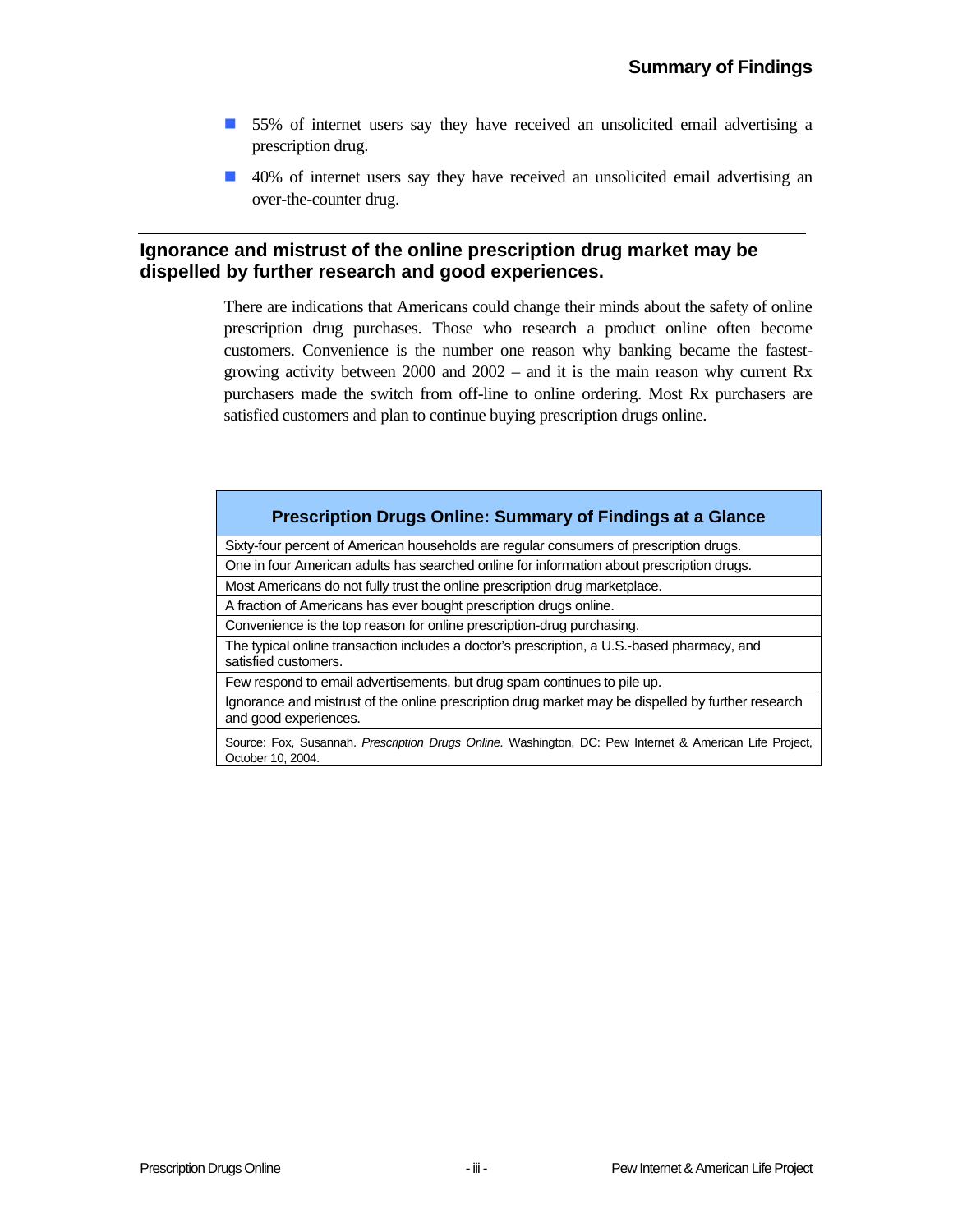

### **[Summary of Findings](#page-1-0)**

**[Acknowledgements](#page-5-0)** 

## **[P](#page-5-0)art 1. [Prescription drug information searches](#page-6-0)**

## **Part 2. [The prescription drug marketplace](#page-10-0)**

### **Part 3. [Drug advertising via email](#page-13-0)**

### **Part 4. [Implications for the future](#page-15-0)**

**[Methodology](#page-16-0)**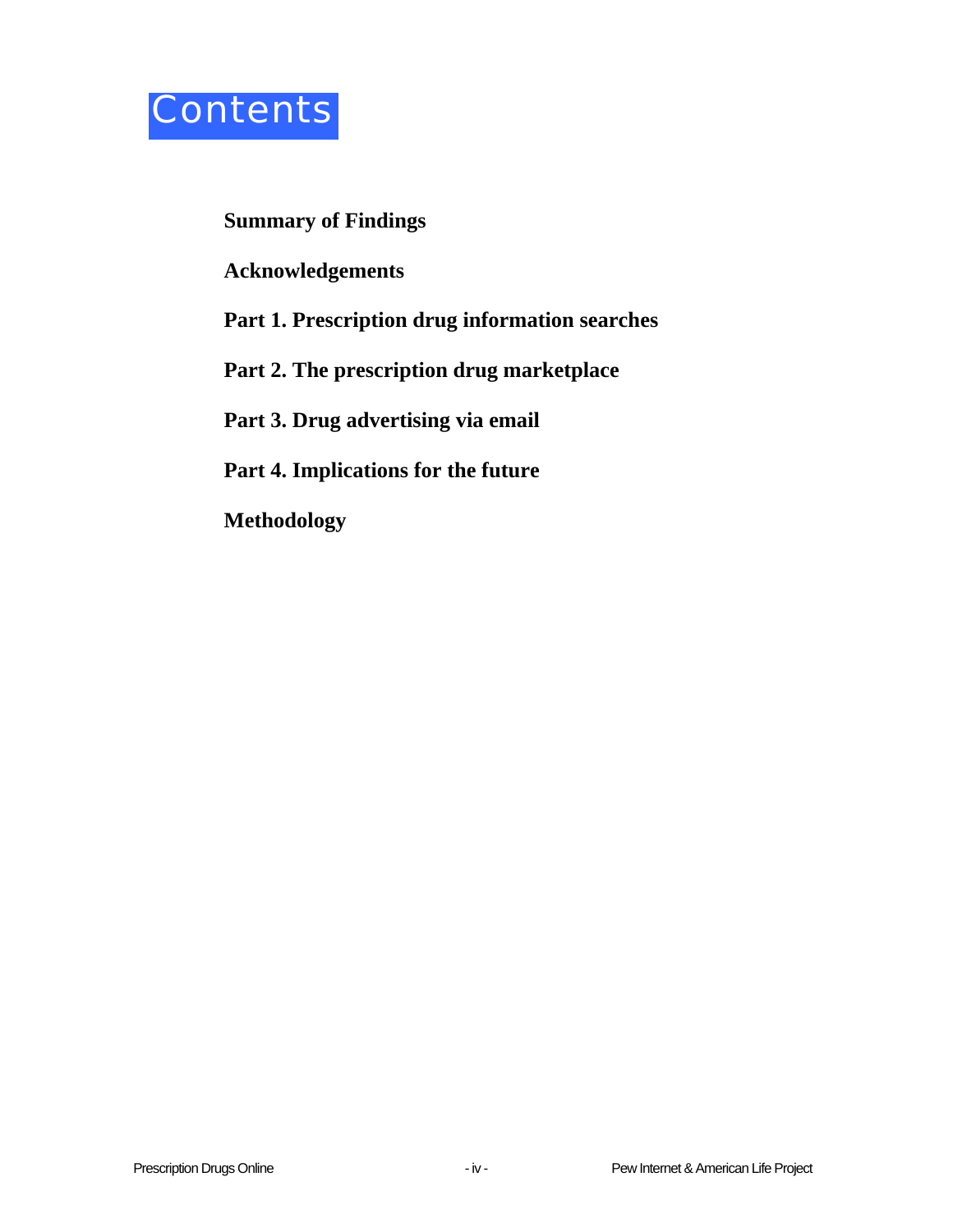<span id="page-5-0"></span>About the Pew Internet & American Life Project: The Pew Internet Project is a nonprofit, non-partisan think tank that explores the impact of the internet on children, families, communities, the work place, schools, health care and civic/political life. The Project aims to be an authoritative source for timely information on the internet's growth and societal impact. The project is part of the Pew Research Center and support for the project is provided by The Pew Charitable Trusts. The project's Web site: [www.pewinternet.org](http://www.pewinternet.org/)

About Princeton Survey Research Associates: PSRA conducted the survey that is covered in this report. It is an independent research company specializing in social and policy work. The firm designs, conducts, and analyzes surveys worldwide. Its expertise also includes qualitative research and content analysis. With offices in Princeton, New Jersey, and Washington, D.C., PSRA serves the needs of clients around the nation and the world. The firm can be reached at 911 Commons Way, Princeton, NJ 08540, by telephone at 609-924-9204, by fax at 609-924-7499, or by email at [ResearchNJ@PSRA.com](mailto:ResearchNJ@PSRA.com)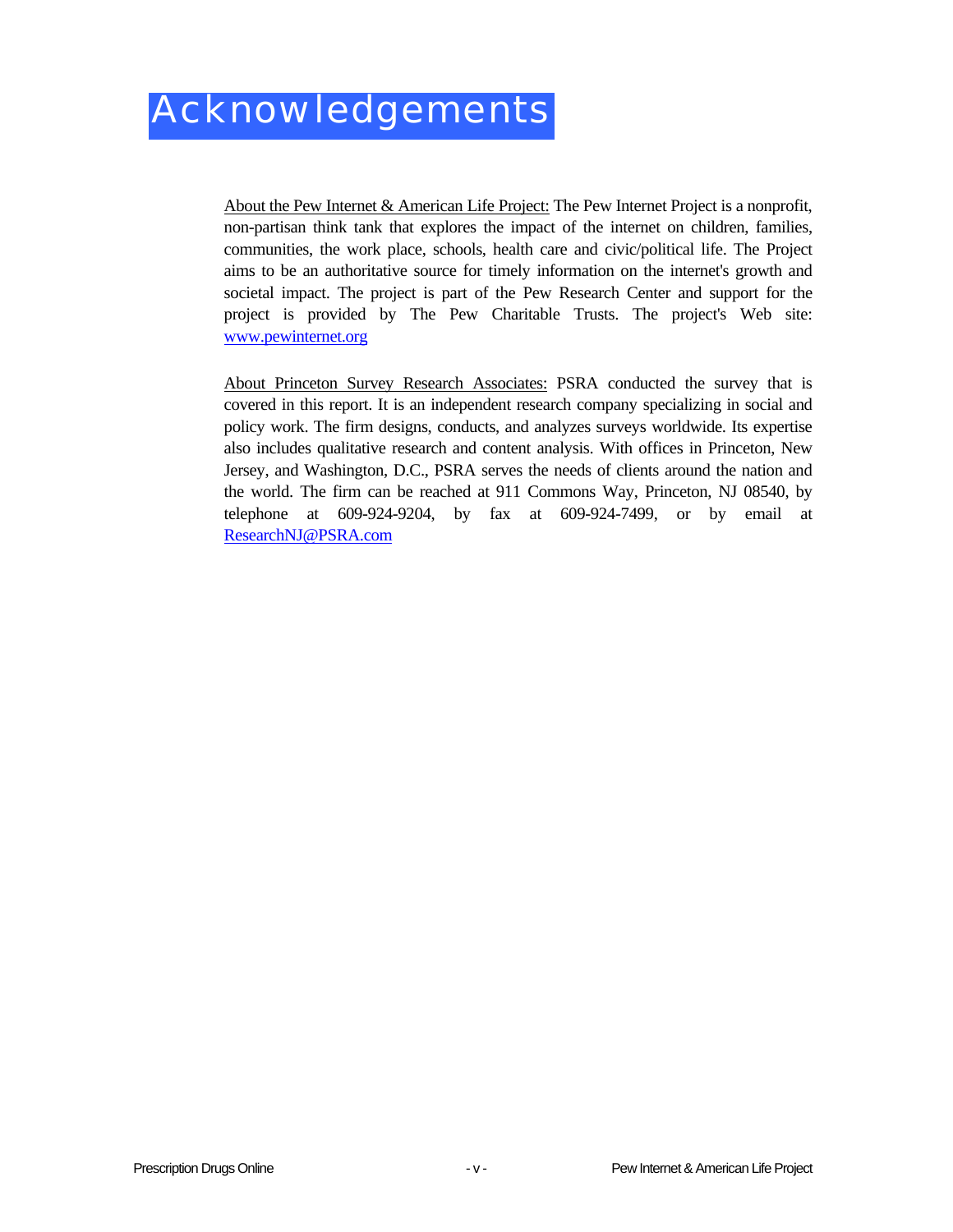

## <span id="page-6-0"></span>**Prescription drug information searches**

#### **The prescription drug market is enormous.**

Forty-five percent of American adults take prescription drugs on a regular basis, 27% occasionally take prescription drugs, and an additional 27% say they never take prescription drugs. In addition, 41% of American adults live with someone who takes prescription drugs on a regular basis. When the two groups of regular users are combined, 64% of American households can be described as "Rx households."

> Rx households – American households with at least one regular prescription drug user.

According to IMS Health, a company that tracks the pharmaceutical market, over 3 billion prescriptions are filled in the U.S. each year, totaling sales of over \$200 billion. Chain drug stores garner the most sales of prescription drugs (36.2%), followed by independent drug stores (14.4%), and mail services (13.8%).<sup>1</sup>

Over the last five years, the Pew Internet & American Life Project has tracked significant increases in the number of Americans seeking health information online. 2 Thus, we felt it was important to study the situation with online medicine purchases because of the significant interest that grew around the subject after recent changes in federal policy.

In the spring of 2004, the federal government announced changes to the Medicare system, including the publication of prescription drug prices online. In addition, there has been a recent effort to legalize the importation of prescription drugs from Canada, where prices are significantly lower. In August, Illinois joined Minnesota, Wisconsin, and New Hampshire in launching online directories of recommended Canadian pharmacies.<sup>[3](#page-6-3)</sup> The U.S. House of Representatives passed a bill in July that would allow for prescription drug imports from Canada and other countries. 4 

 $\frac{1}{1}$ IMS Health industry data. Available at:<http://www.imshealth.com/media> 2

<span id="page-6-2"></span><span id="page-6-1"></span><sup>&</sup>lt;sup>2</sup> "Internet Health Resources: Health searches and email have become more commonplace but there is room for improvement in searches and overall Internet access." (Pew Internet Project: July 16, 2003) Available at: [http://www.pewinternet.org/PPF/r/95/report\\_display.asp](http://www.pewinternet.org/PPF/r/95/report_display.asp) 3

<span id="page-6-3"></span><sup>&</sup>lt;sup>3</sup> "Ill. Gov. Unveils Online Pharmacy Network" (ABCNews.com: August 17, 2004) Available at: [http://abcnews.go.com/wire/US/ap20040817\\_1531.html](http://abcnews.go.com/wire/US/ap20040817_1531.html) 4

<span id="page-6-4"></span><sup>&</sup>lt;sup>4</sup> "Drug Import Bill Clears House" (SFGate.com: July 14, 2004) Available at: [http://www.sfgate.com/cgi](http://www.sfgate.com/cgi-bin/article.cgi?file=/news/archive/2004/06/14/national2137EDT0814.DTL)[bin/article.cgi?file=/news/archive/2004/06/14/national2137EDT0814.DTL](http://www.sfgate.com/cgi-bin/article.cgi?file=/news/archive/2004/06/14/national2137EDT0814.DTL)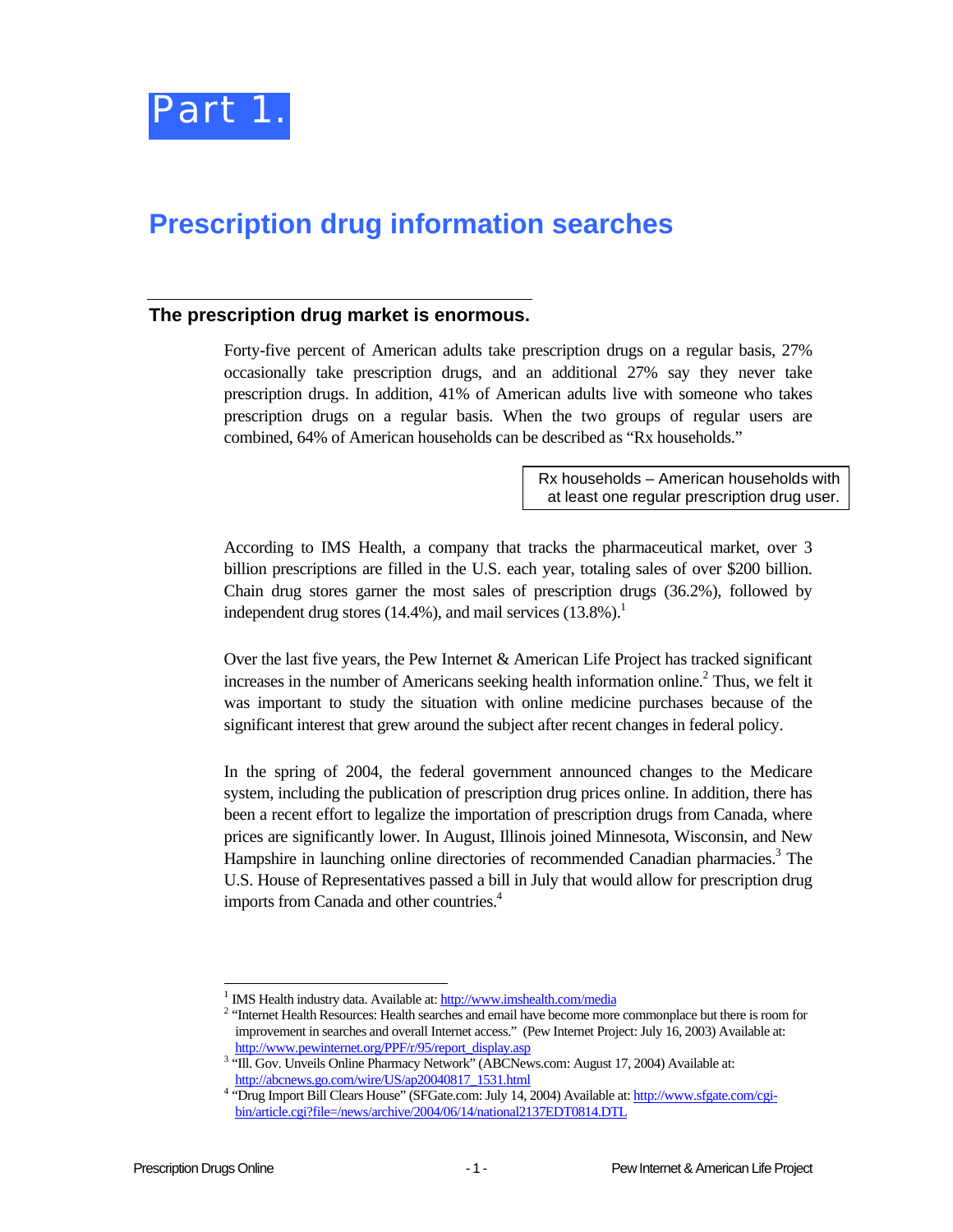#### **Part 1. Prescription drug information searches**

But there is strong opposition from the pharmaceutical industry, and the U.S. Food and Drug Administration, both of which claim that they cannot guarantee the safety of imported drugs. However, a June 2004 study conducted by the General Accounting Office found that Canadian online pharmacies were just as likely as U.S.-based sites to adhere to safety standards.<sup>5</sup>

We undertook this study in order to measure Americans' current interest in online prescription drug research and purchasing.

#### **One in four American adults has searched online for information about prescription drugs.**

Twenty-six percent of American adults have researched prescription drugs online – 21% have personally done so and 5% have had it done for them by someone else. Those groups most likely to have personally searched for drug information include: internet users with high-speed connections at work and at home; internet users who have been online for six or more years; Americans with a college degree; and Americans in the Baby Boom generation.

#### **Internet use**

Not surprisingly, internet users are more likely than non-users to have personally researched prescription drugs online. Thirty percent of internet users have done so. Four percent of non-internet users have personally researched prescription drugs online. (Another 4% of internet users and 7% of non-users have had someone else perform such a search on their behalf.)

#### **Connection speed**

Broadband users are among the most likely Americans to have searched for prescription drug information online. Forty-one percent of internet users with fast connections at both home and work have personally looked for prescription drug information online. Twentynine percent of dial-up users have done so.

#### **Years of experience online**

The longer someone has had access to the internet, the more likely he or she is to have searched for information about prescription drugs. Thirty-eight percent of internet users with six or more years of experience have personally looked for prescription drug information online, compared to 28% of those who have been online for four to five years. Just 13% of internet users with one to three years of experience have done this type

l

<span id="page-7-0"></span><sup>&</sup>lt;sup>5</sup> "Internet Pharmacies: Some Pose Safety Risks for Consumers" (United States General Accounting Office: June 17, 2004) Available at:<http://www.gao.gov/new.items/d04820.pdf>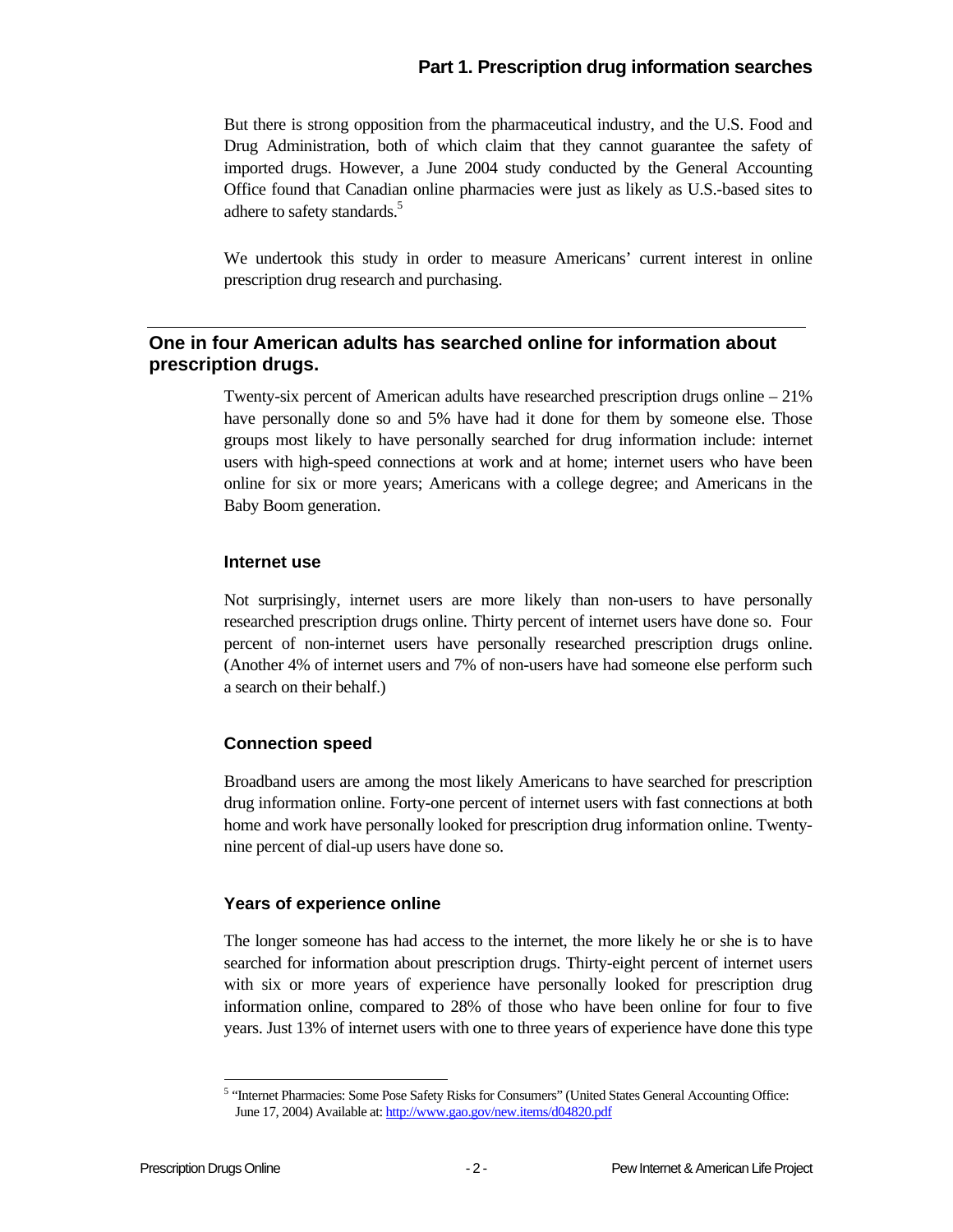#### **Part 1. Prescription drug information searches**

of research online. Thirteen percent of newcomers (those with less than one year of online experience) have searched for prescription drug information.

#### **Education**

College graduates are more likely to have internet access and, once online, are more likely to have done health searches. Therefore it is not surprising that 32% of college graduates have personally gone online to search for prescription drug information, compared to 23% of American adults who attended college, but did not graduate. Just 15% of high school graduates have personally done this type of search online.

#### **Age**

Younger baby boomers – those born between 1955 and 1964 – are the most likely to have personally searched online for prescription drug information. Some 28% of these 40-49 year-olds have done so. Twenty-four percent of older baby boomers (50-58 yearolds) have done so. Twenty-three percent of the Gen X generation (28-39 year-olds) have searched for prescription drug information, compared to 17% of Gen Y (18-27 yearolds). Eighteen percent of 59-68 year-olds have personally searched for this type of information, compared to just 8% of internet users age 69 and older.

#### **Household use of prescription drugs**

Members of an Rx household are more likely to have searched for drug information online than Americans who are not part of a household so dependent on prescription drugs. Twenty-four percent of members of an Rx household have personally done this type of research online, compared to 15% of Americans who do not live in a household where prescription drugs are taken on a regular basis.

#### **Race**

Twenty-four percent of whites have personally done this type of research online, compared to 12% of blacks. Fourteen percent of English-speaking Hispanic or Latino Americans have personally gone online to look for information about prescription drugs.

#### **Health insurance**

According to the latest Census Bureau estimates, 15.6% of Americans lack health insurance.<sup>6</sup> In our survey of U.S. adults, 13% say they lack health insurance.

Americans with health insurance are more likely to take prescription drugs on a regular basis than those who lack insurance, but we do not know whether it is because insured

<span id="page-8-0"></span> 6 "Income, Poverty, and Health Insurance Coverage in the United States." (Census Bureau: August 26, 2004) Available at:<http://www.census.gov/prod/2004pubs/p60-226.pdf>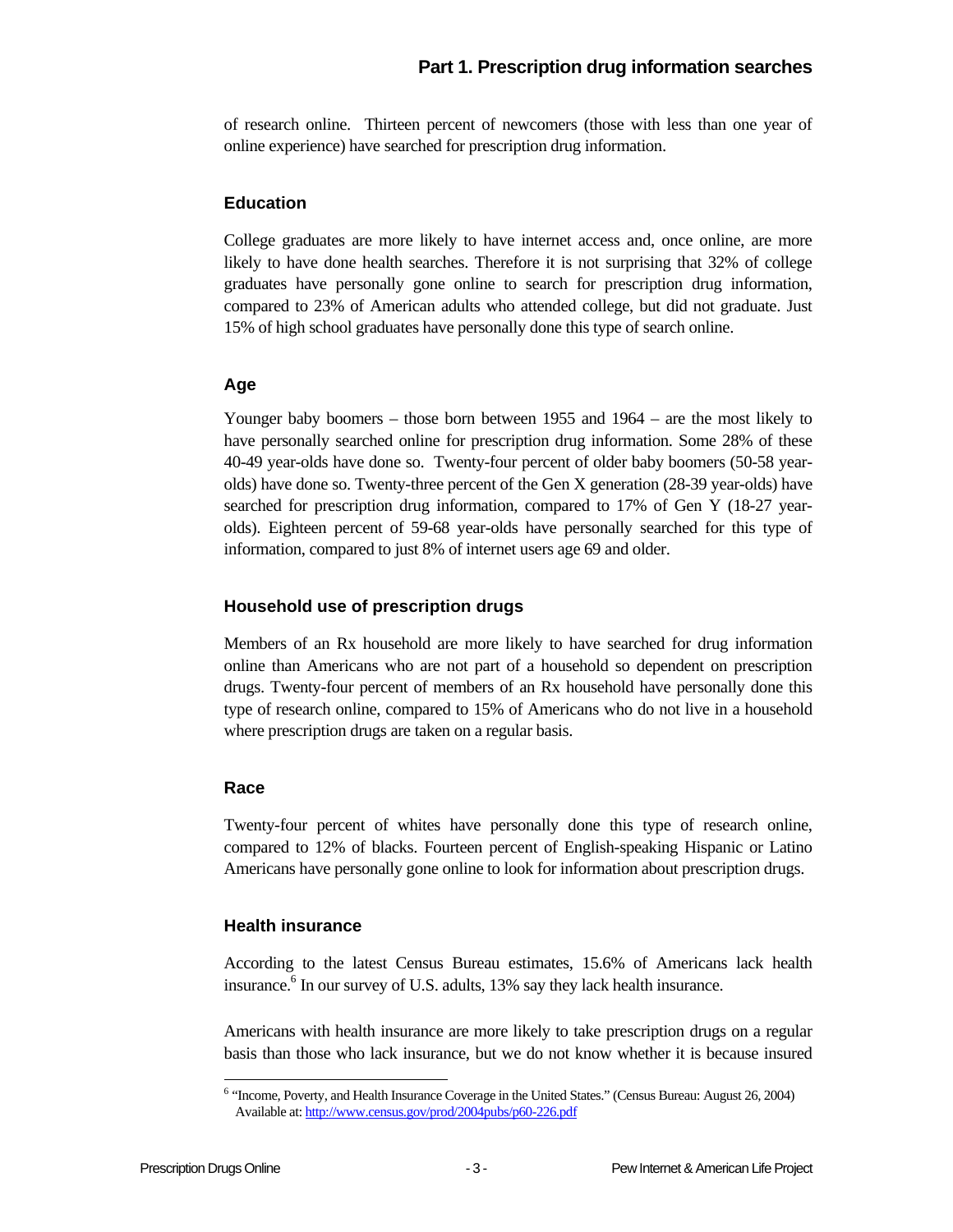#### **Part 1. Prescription drug information searches**

Americans are more likely to have the need or simply the means to do so. Forty-nine percent of Americans who have health insurance take prescription drugs on a regular basis, 26% do so occasionally, and 24% never do. Twenty percent of Americans who do not have health insurance take prescription drugs on a regular basis, 35% do so occasionally, and 45% never do. Americans with health insurance are also more likely than the uninsured to have visited a doctor or medical clinic in the past year. Eighty-one percent of insured Americans did so, compared to 57% of uninsured Americans.

American adults covered by some form of health insurance, including Medicare or Medicaid, are more likely to have personally searched for prescription drug information online. Twenty-two percent of insured Americans have done so, compared to 14% of Americans who do not have any type of health insurance coverage.

It is important to note that 34% of uninsured American adults are between 18 and 27 years old – the most likely age group to report "excellent" health and the least likely age group to have searched online for prescription drug information. By comparison, 14% of Americans with some form of health insurance are 18-27 years old.

#### **Health status has little to do with a person's likelihood to have personally researched prescription drug information.**

#### **Overall health**

Americans in excellent health are only slightly more likely than those in poor health to have personally searched online for prescription drug information – 21% of those in the best of health and 17% of those who describe their health as "fair" or "poor" have done so. However, people in poor health are more likely to have been the subject of a search – 11% have had a prescription drug information search done on their behalf. By comparison, 5% of those in excellent health have been the subject of such a search.

#### **Disability status**

Americans living with a disability are just as likely as other Americans to have personally searched for prescription drug information online – 19% and 21% respectively. Eleven percent of Americans living with a disability have had someone else look on the internet for prescription drug information, compared to 5% of Americans who are not living with a disability. It is important to note that only 38% of Americans living with a disability go online, compared to 69% of other Americans. This may explain why more Americans living with a disability have been the subjects of a search for information – they are more likely to need someone else to go on the internet for them.

> Internet user – defined as those answering "yes" to the following question: "Do you ever go online to access the internet or the World Wide Web or to send and receive email?"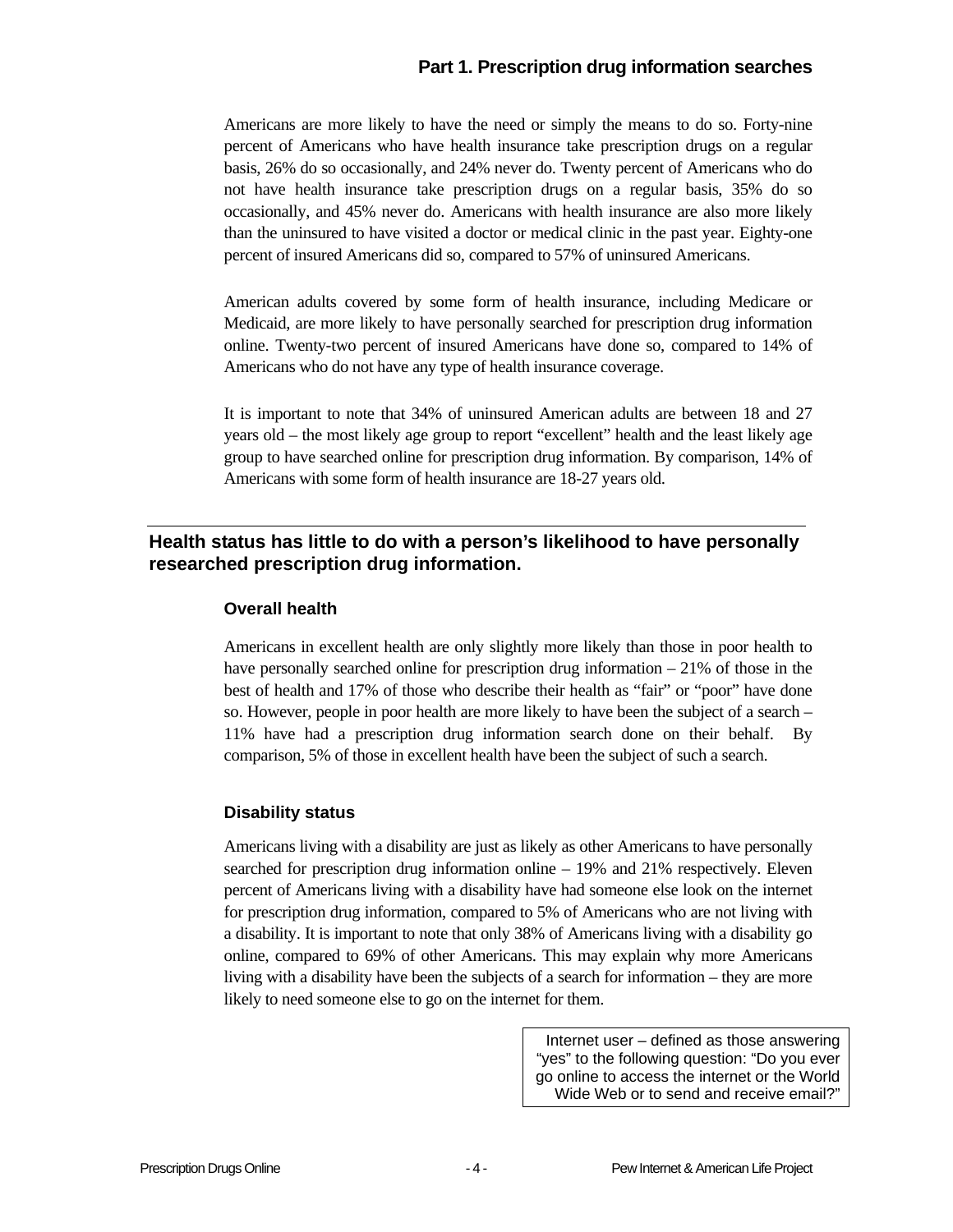

## <span id="page-10-0"></span>**The prescription drug marketplace**

#### **Most Americans do not fully trust the online prescription drug marketplace.**

Sixty-two percent of Americans think purchasing prescription drugs online is less safe than purchasing them at a local pharmacy. Twenty percent of Americans think such online purchases are as safe as local purchases. Eighteen percent of Americans responded that they did not know or that it depends on the situation.

Sixty-eight percent of Americans agree with the following statement: "Some argue that allowing people to purchase prescription drugs online makes it too easy to obtain drugs illegally, without a prescription." Seventy-one percent of Americans agree with a second statement: "Others argue that people should not be allowed to purchase prescription drugs online because not all pharmacies are licensed in the United States, and there's no way to guarantee the safety of drugs that come from other countries."

A handful of states encourage their residents to purchase lower-cost prescription drugs from Canada, despite opposition from the pharmaceutical industry and the FDA.

> "Show me the dead Canadians." – Minnesota Gov. Tim Pawlenty (R) in response to the federal government's safety concerns about the importation of drugs from Canada'

#### **Few health plans require mail order or online purchasing.**

Of the 86% of Americans who are covered by a health plan, 5% report that they are required to order certain prescription drugs by mail or online. Eighty-nine percent of insured Americans are allowed to order all of their prescription drugs at a local pharmacy, if they wish. Six percent of insured Americans do not know if there is such a requirement associated with their health plan.

<span id="page-10-1"></span> $\frac{1}{7}$  $\frac{7}{1}$  "Pawlenty pitches prescription plan to Congress" (Stateline.org: November 20, 2003) Available at: <http://www.stateline.org/stateline/?pa=story&sa=showStoryInfo&print=1&id=335987>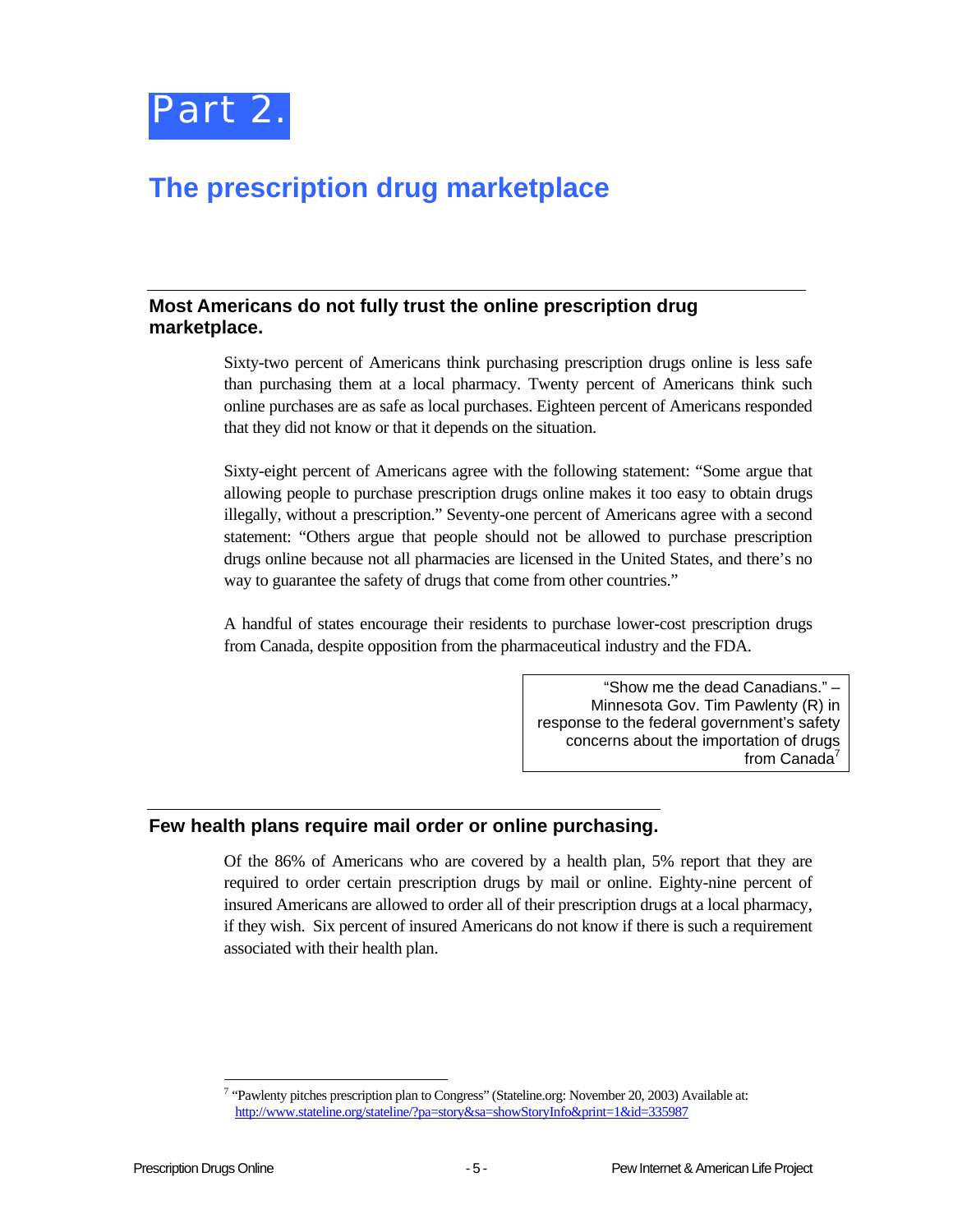IMS Health estimates that 13.8% of prescriptions are fulfilled by mail. Most are filled by chain drugstores (36.2%), independent drug stores (14.4%), or non-federal hospitals  $(10.5\%)$ .<sup>8</sup>

#### **A fraction of Americans has ever bought prescription drugs online.**

According to our survey, just 4% of Americans have ever purchased prescription drugs on the internet. Three percent of Americans placed the order themselves and 1% had someone else do it. Not surprisingly, internet users are more likely to have bought prescription drugs online but a small number of non-internet users have done so. Americans living in higher-income households (\$50,000+ annually) are more likely than those living in lower-income households to have done so. Internet users with six or more years of online experience are also more likely to be "Rx purchasers."

> Rx purchasers – Americans who answer yes to the following question: "Have you ever purchased prescription drugs on the internet, whether you placed the order yourself or someone else did it for you?"

Americans who perceive buying drugs online as safe are more likely to have actually made a purchase. Americans who are on prescription medication, or live with someone who is, are more likely to have bought prescription drugs online. Americans who have gone on the internet to look for information about prescription drugs are more likely to have made such a purchase online.

#### **Convenience is the top reason for online prescription-drug purchasing.**

The small number of Americans who have ordered prescription drugs online are likely to cite convenience, time savings, and cost savings as the main reasons why they decided to take the leap. Privacy is the least likely factor of the four offered in the survey.

#### **The typical online purchase includes a doctor's prescription and U.S. based pharmacy.**

When asked about the last time they purchased prescription drugs online, vast majority of Rx purchasers say the site required a prescription and near majority of Rx purchasers say they had a prescription from their doctor. The vast majority of Rx purchasers visited a site that was based in the United States; a few visited a site based in another country and a few do not know where the site is based.

<span id="page-11-0"></span> $\frac{1}{8}$ <sup>8</sup> IMS Health, "U.S. Purchase Activity by Channel, June 2004." Available at:<http://www.imshealth.com/media>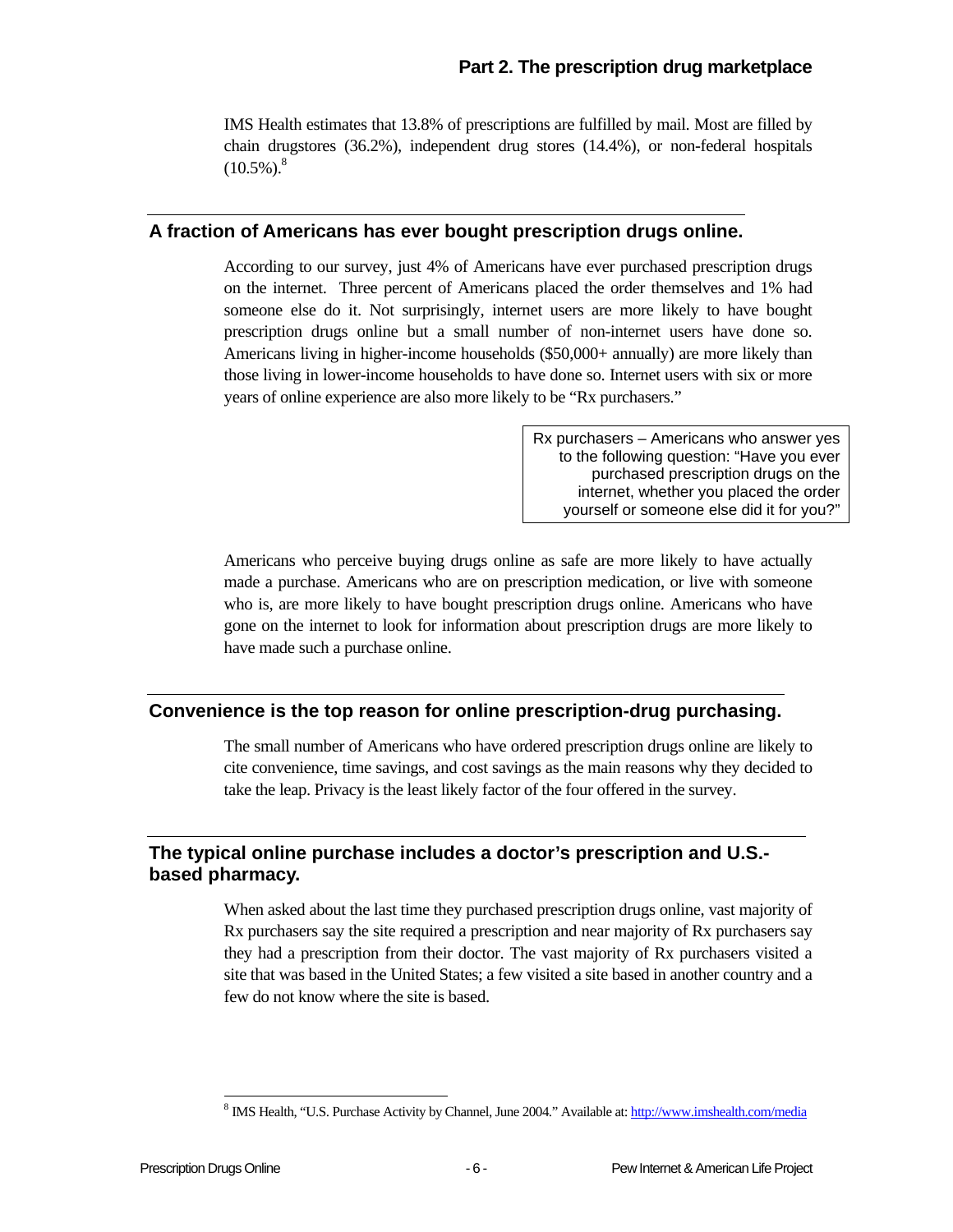#### **Three in four online drug purchases are for a chronic medical condition.**

Three-quarters of Rx purchasers say the last time they purchased prescription drugs online, they bought a drug for a chronic medical condition such as high blood pressure or arthritis. One quarter of Rx purchasers say their last purchase at an online pharmacy was for some other purpose, such as weight loss or sexual performance.

#### **Most are satisfied customers, few report bad experiences.**

Most Rx purchasers were satisfied with their last contact with an online pharmacy and plan to order prescription drugs online in the future. The quality of the drugs purchased online garnered the most positive feedback – the vast majority of Rx purchasers said they were "very satisfied" with the quality. A large majority of Rx purchasers were "very satisfied" with the customer service they received and about half were "very satisfied" with the price they paid.

Nine in ten Rx purchasers plan to go online to fill a prescription in the future. However, a small group of Rx purchasers reported a bad experience ordering prescription drugs online. Most had to do with shipping problems – packages lost in the mail or routed to the wrong address.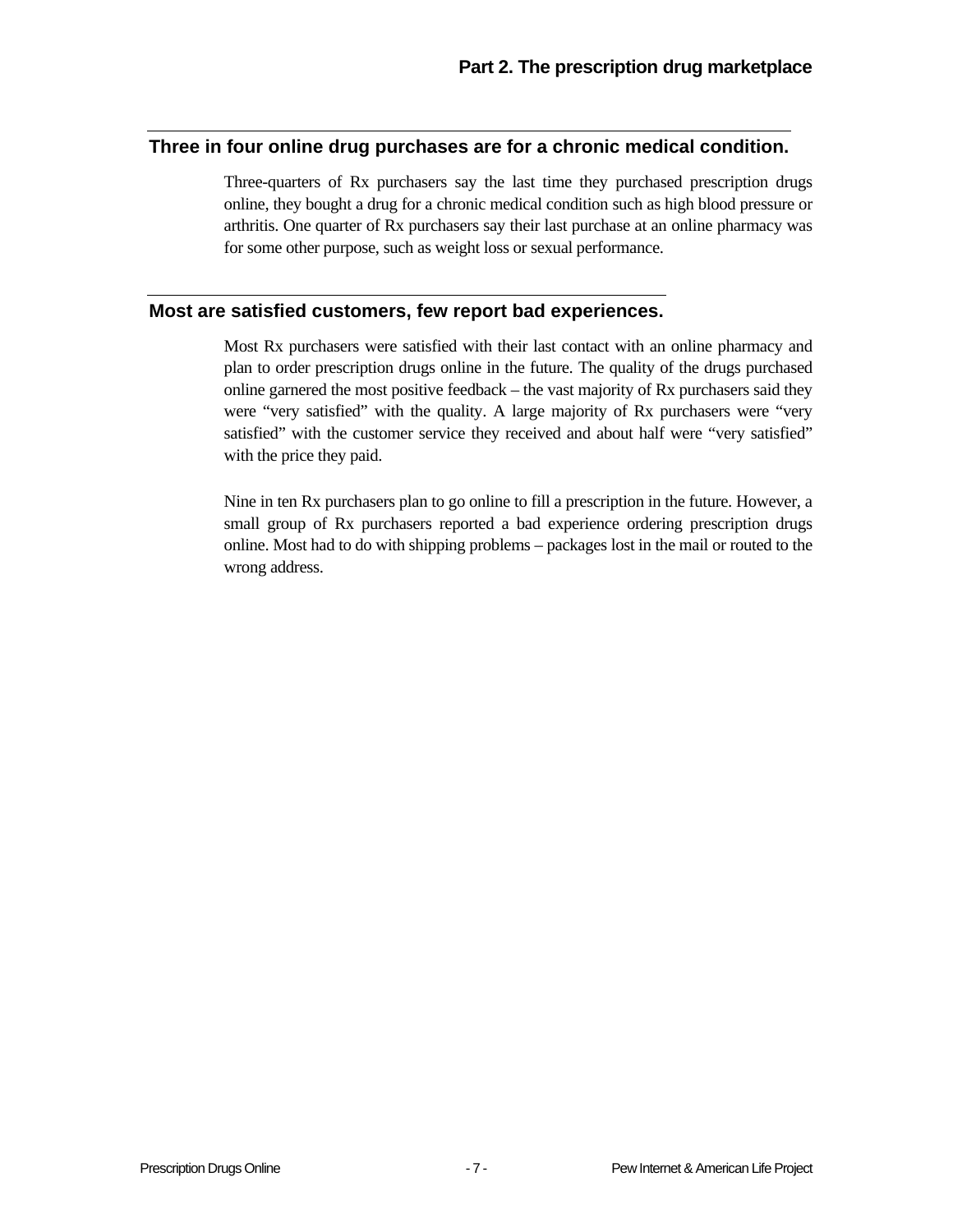

## <span id="page-13-0"></span>**Drug advertising via email**

#### **Few respond to email advertisements, but drug spam continues to pile up.**

A tiny percentage of Rx purchasers say their last trip to an online pharmacy was in response to an email advertisement. Many more internet users have received unsolicited email advertising drugs, however.

In October 2003, the Pew Internet Project reported that longtime internet users, those who have been online at least 6 years, are significantly more likely to have heard or read about spam than anyone else. These veteran users are also more likely than lessexperienced internet users to say that spam is a big problem. Despite sophisticated efforts to avoid it, longtime internet users get just as much spam as everyone else, possibly because their email address may have been circulating for many years before they learned how to protect it.<sup>9</sup> In this study, we find that men and the most veteran internet users are the most likely to report receiving drug spam. Statistical analysis shows that these traits – being a man and being a longtime internet user – are independent predictors of receiving drug spam. That is, holding all variables constant, men are more likely than women to report a heavy volume of drug spam. Longtime internet users – whether they are men, women, young, middle-aged, etc. – are also more likely than other internet users to receive drug spam.

#### **Sexual health medication spam**

Sixty-three percent of internet users say they have received an unsolicited email advertising a sexual health medication such as Viagra. Seventy-one percent of male internet users say they have received such an ad, compared to 56% of female internet users. Seventy-two percent of internet users with six or more years of experience online say they have received sexual health drug spam, compared to 59% of those who have been online 4-5 years, 53% of those who have been online 2-3 years, and 30% of those who got online within the past year.

<span id="page-13-1"></span><sup>-&</sup>lt;br>9 <sup>9</sup> "Spam: How It Is Hurting Email and Degrading Life on the Internet." (Pew Internet Project: October 22, 2003) Available at: [http://www.pewinternet.org/PPF/r/102/report\\_display.asp](http://www.pewinternet.org/PPF/r/102/report_display.asp)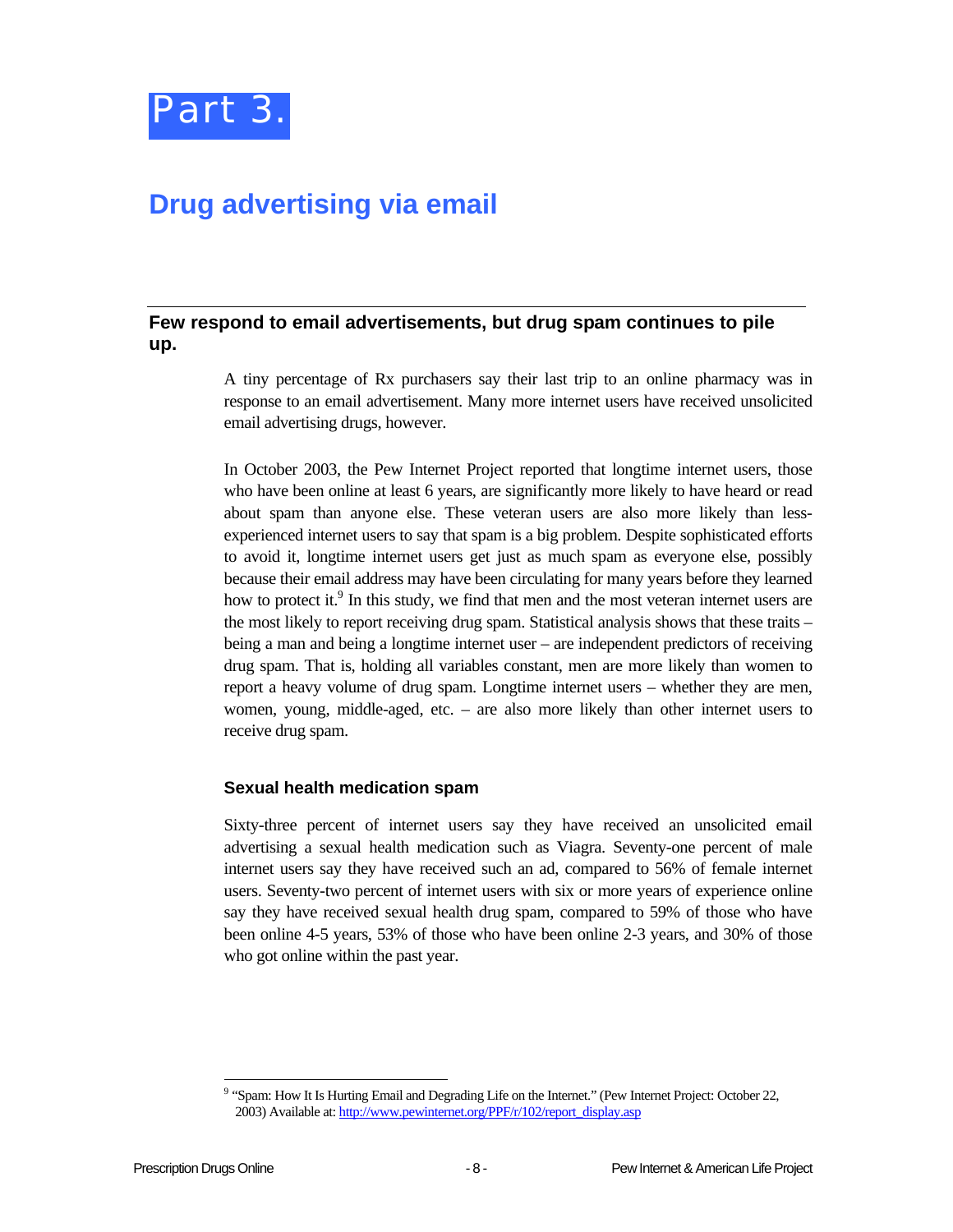#### **Prescription drug spam**

Fifty-five percent of internet users say they have received an unsolicited email advertising a prescription drug. Sixty percent of male internet users say they have received prescription drug spam, compared to 50% of female internet users. Sixty-five percent of internet users with six or more years of experience online say they have received prescription drug spam, compared to 47% of those who have been online 4-5 years, 44% of those who have been online 2-3 years, and 20% of those who got online within the past year.

#### **Over-the-counter drug spam**

Forty percent of internet users say they have received an unsolicited email advertising an over-the-counter drug. Forty-nine percent of male internet users say they have received over-the-counter drug spam, compared to 32% of female internet users. Forty-seven percent of internet users with six or more years of experience online say they have received over-the-counter drug spam, compared to 36% of those who have been online 4- 5 years, 32% of those who have been online 2-3 years, and 19% of those who got online within the past year.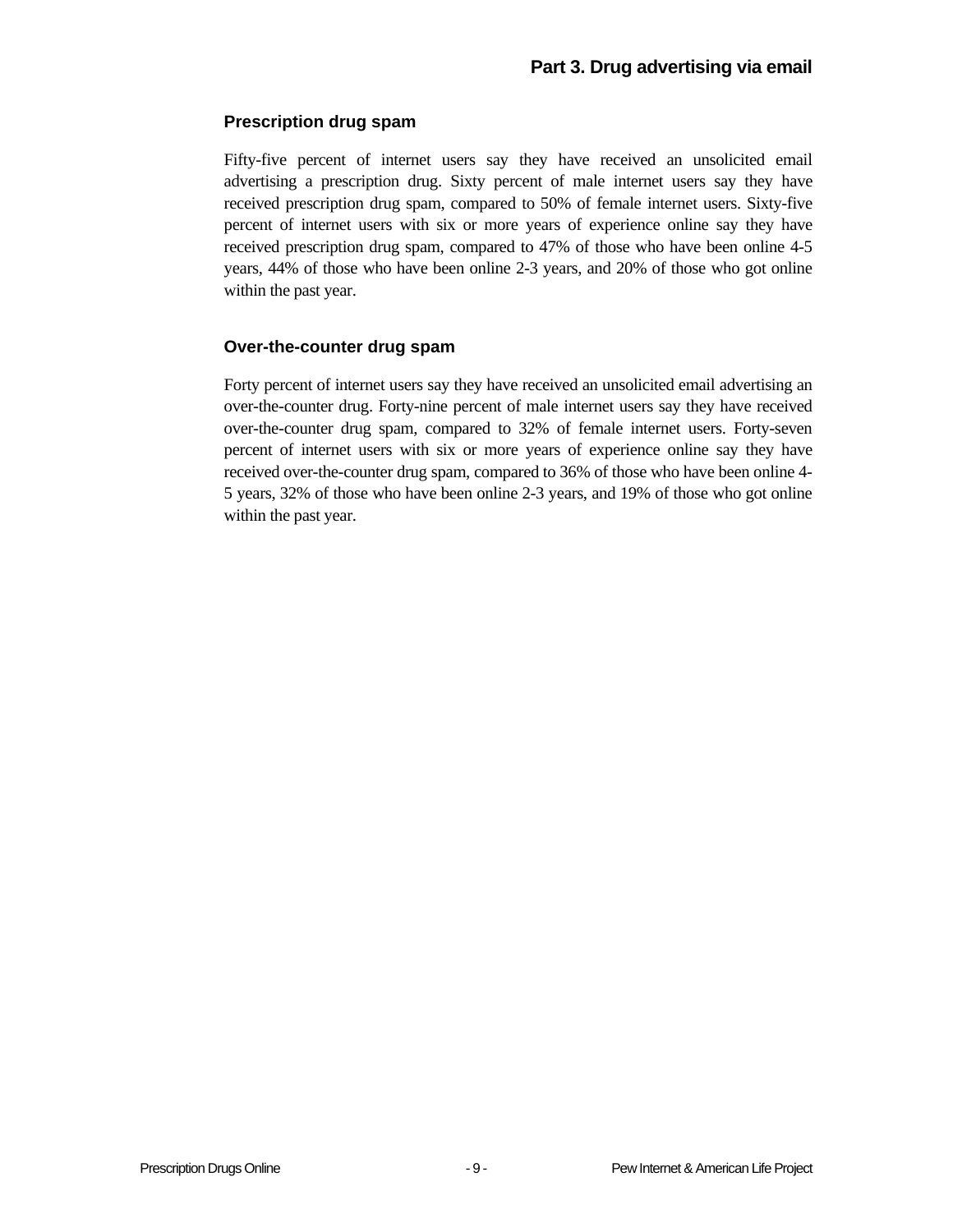

## <span id="page-15-0"></span>**Implications for the future**

#### **Ignorance and mistrust of the online prescription drug market may be dispelled by further research and good experiences.**

Only 4% of Americans have purchased prescription drugs online. A majority of Americans profess fear and mistrust of the online pharmaceutical market. However, there are indications that Americans could change their minds about the safety of online prescription drug purchases, especially as the debate heats up nationwide.

#### **Window shoppers may become buyers**

The online travel industry saw a 90% growth rate between 2000 and 2002.<sup>10</sup> Internet users who have done travel-related research online are more likely to have made a travel purchase on the internet than those who have not done such a search. If an increasing number of Americans goes online to research prescription drugs, online pharmacies may see an accompanying increase in customers.

#### **Convenience is a strong selling point online**

Convenience is the number one reason why banking became the fastest-growing online activity between 2000 and 2002, when the industry saw a 164% growth rate. The same trend may hold true for online pharmacies since 84% of Rx purchasers say that convenience was important to their decision to buy online for the first time.

#### **Satisfied customers say they will return**

Nine out of ten Americans who have purchased prescription drugs online say they plan to do so again. Those who were dissatisfied with their purchase are unlikely to cite reasons related to fears about drug safety. As more municipalities and states encourage online prescription drug purchases, it seems likely that the universe of potential satisfied customers will grow.<sup>11</sup>

<span id="page-15-1"></span> <sup>10 &</sup>quot;Online Banking" (Pew Internet Project: November 17, 2002) Available at:

<span id="page-15-2"></span>[http://www.pewinternet.org/PPF/r/77/report\\_display.asp](http://www.pewinternet.org/PPF/r/77/report_display.asp) 11 "Montgomery Passes Drug Import Plan" (Washington Post: September 22, 2004) Available at: <http://www.washingtonpost.com/wp-dyn/articles/A39932-2004Sep21.html>